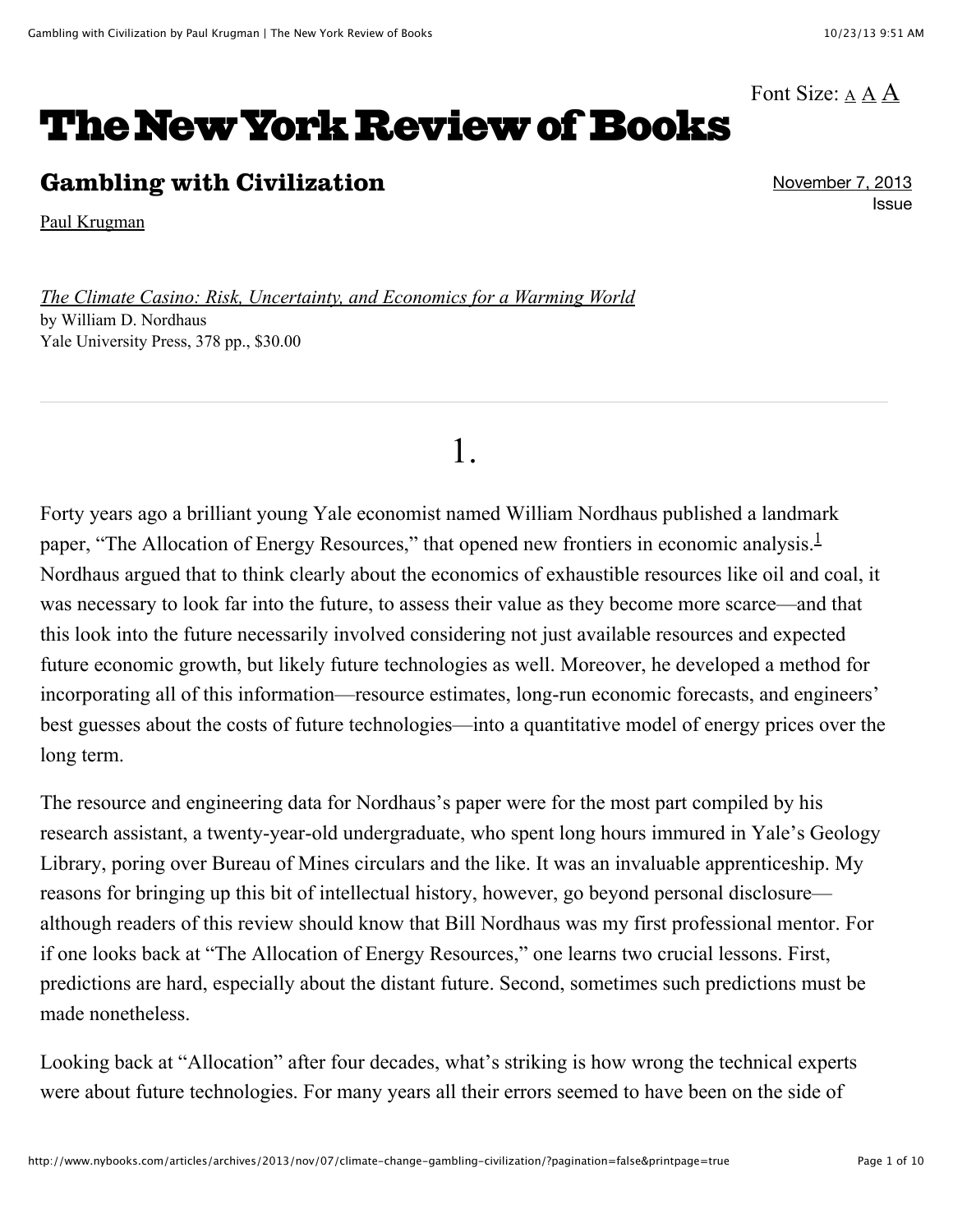overoptimism, especially on oil production and nuclear power. More recently, the surprises have come on the other side, with fracking having the biggest immediate impact on markets, but with the growing competitiveness of wind and solar power neither of which figured in "Allocation" at all—perhaps the more fundamental news. For what it's worth, current oil prices, adjusted for overall inflation, are about twice Nordhaus's prediction, while coal and especially natural gas prices are well below his baseline.

So the future is uncertain, a reality acknowledged in the title of Nordhaus's new book, *The Climate Casino: Risk, Uncertainty, and Economics for a Warming World*. Yet decisions must be made taking the future—and sometimes the very long-term future—into account. This is true when it comes to exhaustible resources, where every barrel of oil we burn today is a barrel that won't be available for future generations. It is all the more true for global warming, where every ton of carbon dioxide we emit today will remain in the atmosphere, changing the world's climate, for generations to come. And as Nordhaus emphasizes,



*Stanley Greene/NOOR/Redux*

*Greenland, photographed from a boat navigating the melt where dog sleds used to travel across the ice, October 2009*

although perhaps not as strongly as some would like, when it comes to climate change uncertainty strengthens, not weakens, the case for action now.

Yet while uncertainty cannot be banished from the issue of global warming, one can and should make the best predictions possible. Following his work on energy futures, Nordhaus became a pioneer in the development of "integrated assessment models" (IAMs), which try to pull together what we know about two systems—the economy and the climate—map out their interactions, and let us do costbenefit analysis of alternative policies.<sup>2</sup> At one level *The Climate Casino* is an effort to popularize the results of IAMs and their implications. But it is also, of course, a call for action. I'll ask later in this review whether that call has much chance of succeeding.

## 2.

Stylistically, *The Climate Casino* reads like a primer rather than a manifesto—something that will no doubt frustrate many climate activists. This is, one has to say, something of a characteristic position for Nordhaus: within the community of reasonable people who accept the reality of global warming and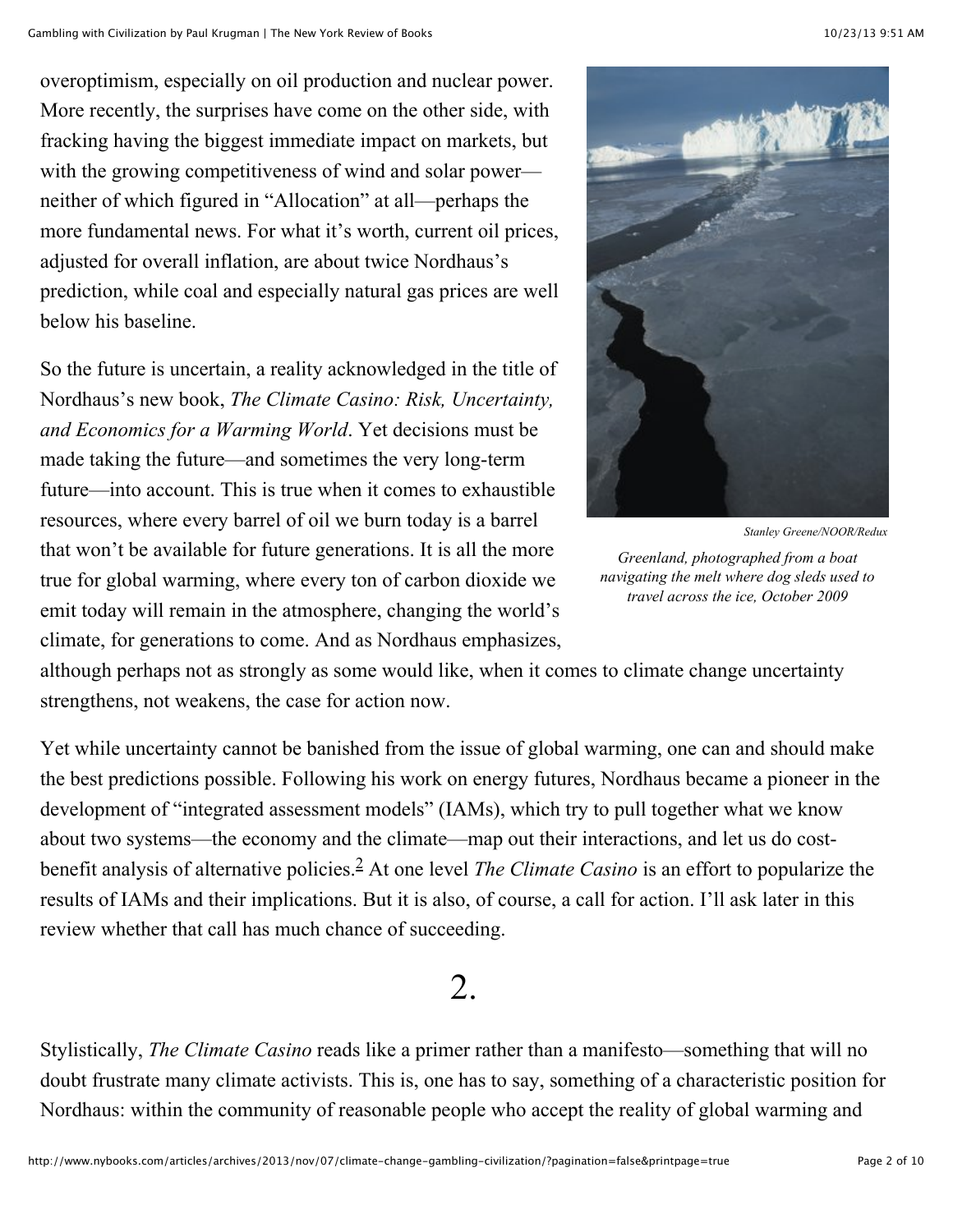the need to do something about it, he has often taken on the role of debunker, criticizing strong claims that he doesn't think are justified by theory or evidence. He has raised hackles by expressing relative optimism about our ability to adapt to moderate global warming. He harshly criticized Nicholas Stern's widely publicized report on the economics of climate change for arguing that we should not discount the costs imposed by fossil fuel consumption on future generations at all compared with cost imposed on the current generation. $3$  And he has taken a skeptical line toward the widely circulated arguments by Harvard's Martin Weitzman that the risk of catastrophic climate effects justifies very aggressive and early action to limit greenhouse gas emissions.<sup>[4](http://www.nybooks.com/articles/archives/2013/nov/07/climate-change-gambling-civilization/?pagination=false&printpage=true#fn-4)</sup>

As I said, Nordhaus's part in these controversies has frustrated some climate activists, not least because opponents of any kind of climate action have seized on some of his work in support of their position. So it's important to realize that *The Climate Casino* is in no sense the work of someone skeptical about either the reality of global warming or the need to act now. He more or less ridicules claims that climate change isn't happening or that it isn't the result of human activity. And he calls for strong action: his best estimate of what we should be doing involves placing a substantial immediate tax on carbon, one that would sharply increase the current price of coal, and gradually raising that tax, more than doubling it by 2030. Some might consider even this policy inadequate, but it's far beyond anything currently on the political agenda, so as a practical matter Nordhaus and the most hawkish of climate activists are entirely on the same side.

And one of the nice things that those of us who deeply respect both Nordhaus and Stern will discover in this book is Nordhaus's conclusion (to his own surprise), based on his models, that the whole issue of how much to discount costs to future generations is something of a red herring—it turns out that the rate at which you discount the distant future doesn't make much difference to optimal policy, only slightly raising the amount of global warming that we should, in the end, allow to take place.

S <sup>o</sup>, what does Nordhaus tell us in this primer? First, he reviews basic climate science. By burning huge amounts of fossil fuels, we have greatly increased the concentration of carbon dioxide in the huge amounts of fossil fuels, we have greatly increased the concentration of carbon dioxide in the atmosphere, and will almost surely increase it much more in the next few decades. The problem is that CO2 is a greenhouse gas (as are several other gases also released as a consequence of industrialization): it traps heat, raising the planet's temperature.

How big a rise are we talking about? Nordhaus more or less goes along with the scientific consensus as expressed in the latest report of the Intergovernmental Panel on Climate Change, which puts the likely increase at between 1.8 and 4° Centigrade by 2100, or between 3 and 7.5 degrees Fahrenheit. Nordhaus's "baseline run" is actually toward the high end of this range, and he shows the temperature rise at almost 6° Centigrade—more than 10° Fahrenheit—by 2200. He also notes the possibility of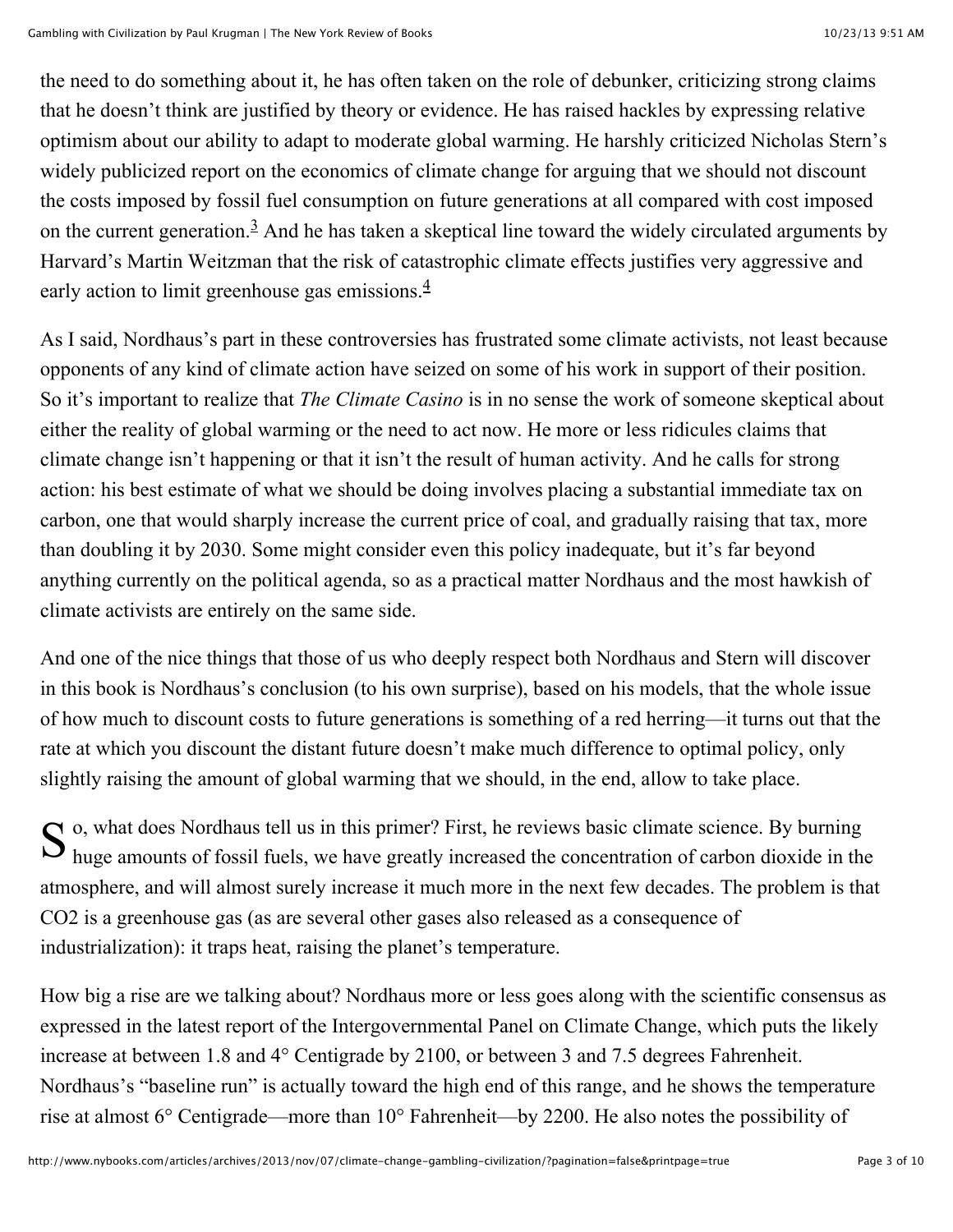nasty surprises, for example if warming leads to the release of substantial amounts of methane—a powerful greenhouse gas—from thawing tundra.

Warming, in turn, has a number of consequences going beyond a simple rise in temperatures. Sea levels will rise, both from the expansion of the water itself and from melting ice—and here, too, there is a possibility of nasty surprises if, for example, the melting of the Greenland ice sheet in turn causes more melting. Hurricanes will become more intense, because they are fed by warm water. Local climates may shift drastically, e.g., with wet areas becoming even wetter or going dry.

There is also one important consequence of rising CO2 levels that isn't tied directly to warming: the oceans become more acidic, with adverse effects on sea life. Devastating effects on coral reefs are probably already inevitable.

How much harm will this do? Nordhaus draws a contrast between what he calls "managed systems" things like agriculture and public health, which are basically human activities affected by climate—and "unmanageable systems," like sea level, ocean acidification, and species loss. Compared with some climate writers, Nordhaus is relatively sanguine about the impact of rising temperatures on the managed systems. In fact, he summarizes studies suggesting that agricultural yields will probably rise a bit thanks to one or two degrees of warming, and declares, "It is striking how this summary of the scientific evidence contrasts with the popular rhetoric." (You see what I mean about his role as debunker—although he concedes that the costs become serious once temperatures reach levels that on current trends they are likely to hit late this century, and much more so at temperatures likely next century.) Health impacts, too, he views as modest, at least for the warming likely this century, declaring his overall assessment "similar to that for agriculture."

The bigger costs, Nordhaus argues, come from the unmanageable systems: rising seas, more powerful hurricanes, loss of species diversity, increasingly acidic oceans. The trouble is how to put a number on these costs—something he needs to do because, as I already suggested, his goal is to do cost-benefit analysis.

In the end, and despite the debunkery, Nordhaus concludes that there will be mounting costs as the temperature rise goes beyond 2°C—and a rise of at least that much seems, at this point, almost impossible to avoid. When one takes into account the risk of surprising rises in temperature, there is an overwhelming case for action to limit the temperature rise. The questions then become how much action, and what form it should take.

3.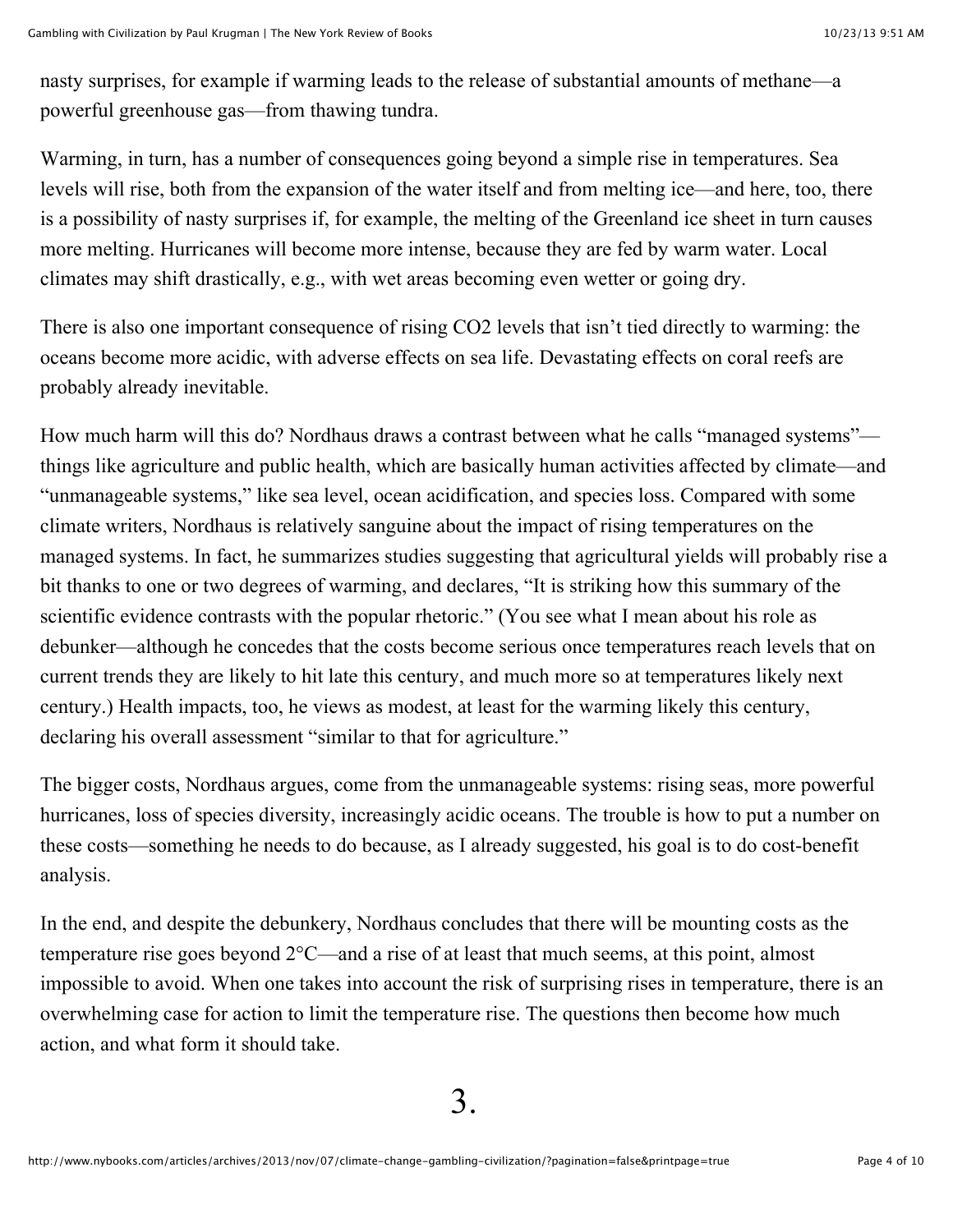There's a faction in the climate debate that acknowledges the reality of global warming and its costs, but rejects the notion of trying to limit greenhouse gas emissions—either because it views such limits as too costly, or (one suspects) because limiting human impacts on the environment strikes some people as a wimpy, hippie-type thing to do. Instead, this faction calls for geoengineering: rather than limiting human impacts, we should offset them with deliberate impacts in the opposite direction.

Many environmentalists reject geoengineering out of hand. Nordhaus doesn't; he suggests that schemes like pumping reflective aerosols into the upper atmosphere could offset global warming from greenhouse gases relatively cheaply. Yet as he points out, geoengineering wouldn't actually reverse the effects of greenhouse gases, just offset one of their effects, and even that only at a global level. Ocean acidification, for example, would continue; and even if the average global temperature could be stabilized, there might be major disruptions from changes in local temperatures and climates.

In the end, Nordhaus makes a pretty good case that geoengineering should be studied, and in effect held in reserve, the same way that doctors study and bear in mind dangerous but potentially life-saving treatments to be risked if, but only if, all else has failed. The first line of defense should be an effort to limit global warming by limiting emissions. How should this be done?

Every introductory textbook in economics covers the concept of "negative externalities"—costs that people impose on others through actions, yet have no individual incentive to take account of in their own decisions. Pollution and traffic congestion are the classic examples, and emissions of greenhouse gases are, at a conceptual level, just a kind of pollution. True, there are some unusual aspects to greenhouse gases: the harm they do is global, not local, the costs extend very far into the future rather than occurring contemporaneously with the emissions, and there is at least some risk that emissions will lead not just to costs but to civilizational catastrophe.



*Ken Light/Contact Press Images*

*A miner coating the wall of a coal mine with fine limestone dust, a process that helps prevent fires from igniting on exposed surfaces of coal, McDowell County, West Virginia, 2006*

Despite these unusual aspects, however, much of the standard textbook analysis ought to apply. And what this textbook

analysis says is that the best way to control pollution is to put a price on emissions, so that individuals and firms have a financial incentive to cut back.

How do you put a price on emissions? The most obvious way is via an emissions tax—a Pigouvian tax,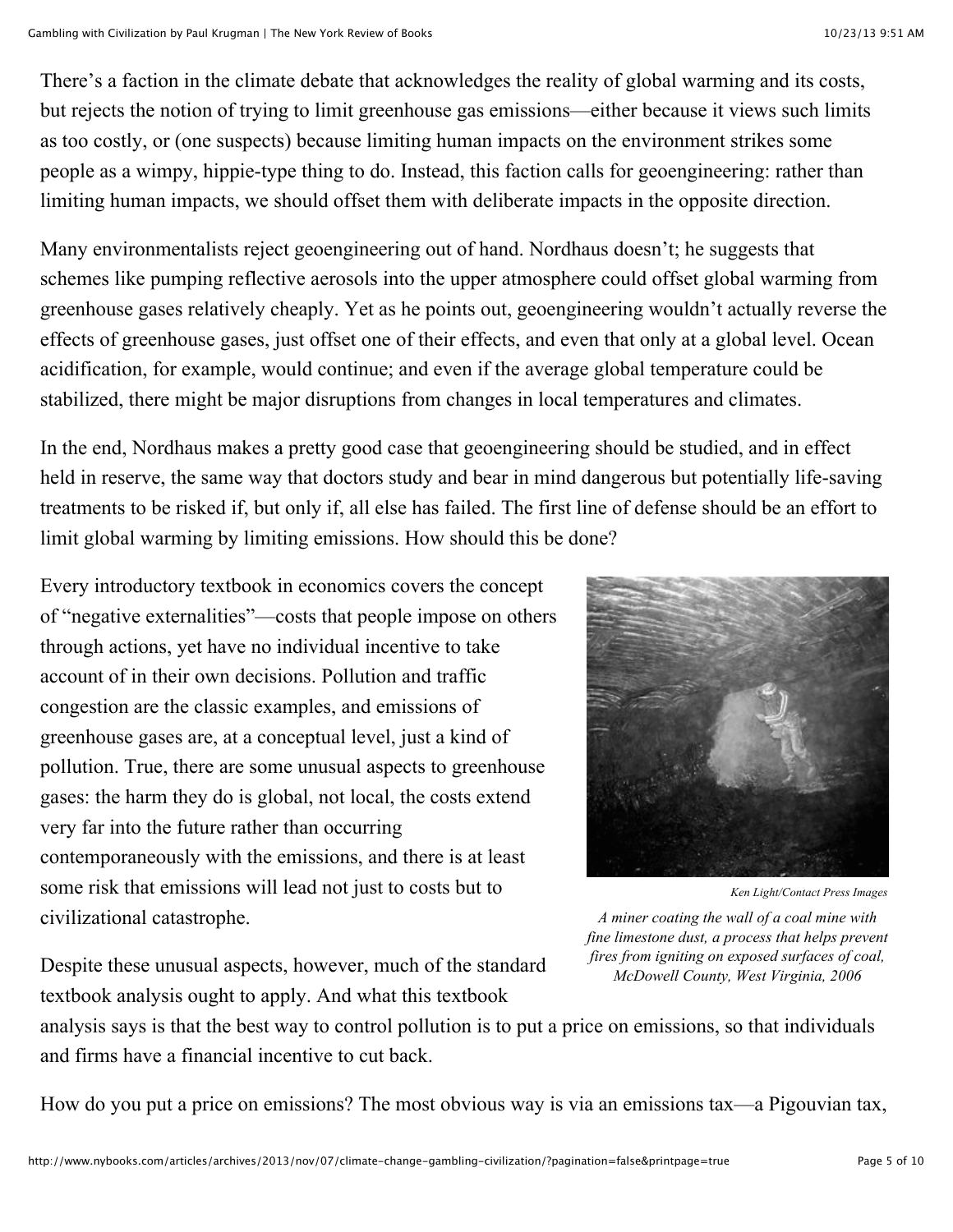in the economics jargon. An alternative, however, is to issue a limited number of licenses to pollute, and let people buy and sell those pollution permits—a so-called cap-and-trade system. The United States has limited acid rain with a highly successful cap-and-trade program on sulfur dioxide since 1995; the Waxman-Markey climate change bill, which passed the House in 2009 but died in the Senate, would have established a broadly similar system for carbon dioxide. Not surprisingly, then, Nordhaus advocates a carbon tax and/or cap-and-trade for greenhouse gases. (As he explains, it's possible to construct hybrid systems.)

Why is putting a price on carbon better than direct regulation of emissions? Every economist knows the arguments: efforts to reduce emissions can take place along many "margins," and we should give people an incentive to exploit all of those margins. Should consumers try to use less energy themselves? Should they shift their consumption toward products that use relatively less energy to produce? Should we try to produce energy from low-emission sources (e.g., natural gas) or nonemission sources (e.g., wind)? Should we try to remove CO2 after the carbon is burned, e.g., by capture and sequestration at power plants? The answer is, all of the above. And putting a price on carbon does, in fact, give people an incentive to do all of the above.

By contrast, it would be very hard to set rules to accomplish all these goals; in fact, even figuring out the comparative emissions from a simple choice, like whether to drive or fly to a city a few hundred miles away, is by no means a simple problem. So carbon pricing, says Nordhaus, is the way to go. And I, of course, agree—they'd probably revoke my economist card if I didn't.

A nd yet there is a slightly odd dissonance in this book's emphasis on carbon pricing. As I've just suggested, the standard economic argument for emissions pricing comes from the observation that there are many margins on which we should operate. Yet as Nordhaus himself points out, studies attempting to analyze how we might most efficiently reduce carbon emissions strongly suggest that just one of these margins should account for the bulk of any improvement—namely, we have to sharply reduce emissions from coal-fired electricity generation. Certainly it would be good to operate on other margins, especially because these studies might be wrong—maybe, for example, it would be easier than we think for consumers to shift to a radically lower-energy lifestyle, or there might be radical new ideas for scrubbing carbon from the atmosphere. Nonetheless, the message I took from this book was that direct action to regulate emissions from electricity generation would be a surprisingly good substitute for carbon pricing—not as good, but not bad.

And this conclusion becomes especially interesting given the current legal and political situation in the United States, where nothing like a carbon-pricing scheme has a chance of getting through Congress at least until or unless Democrats regain control of both houses, whereas the Environmental Protection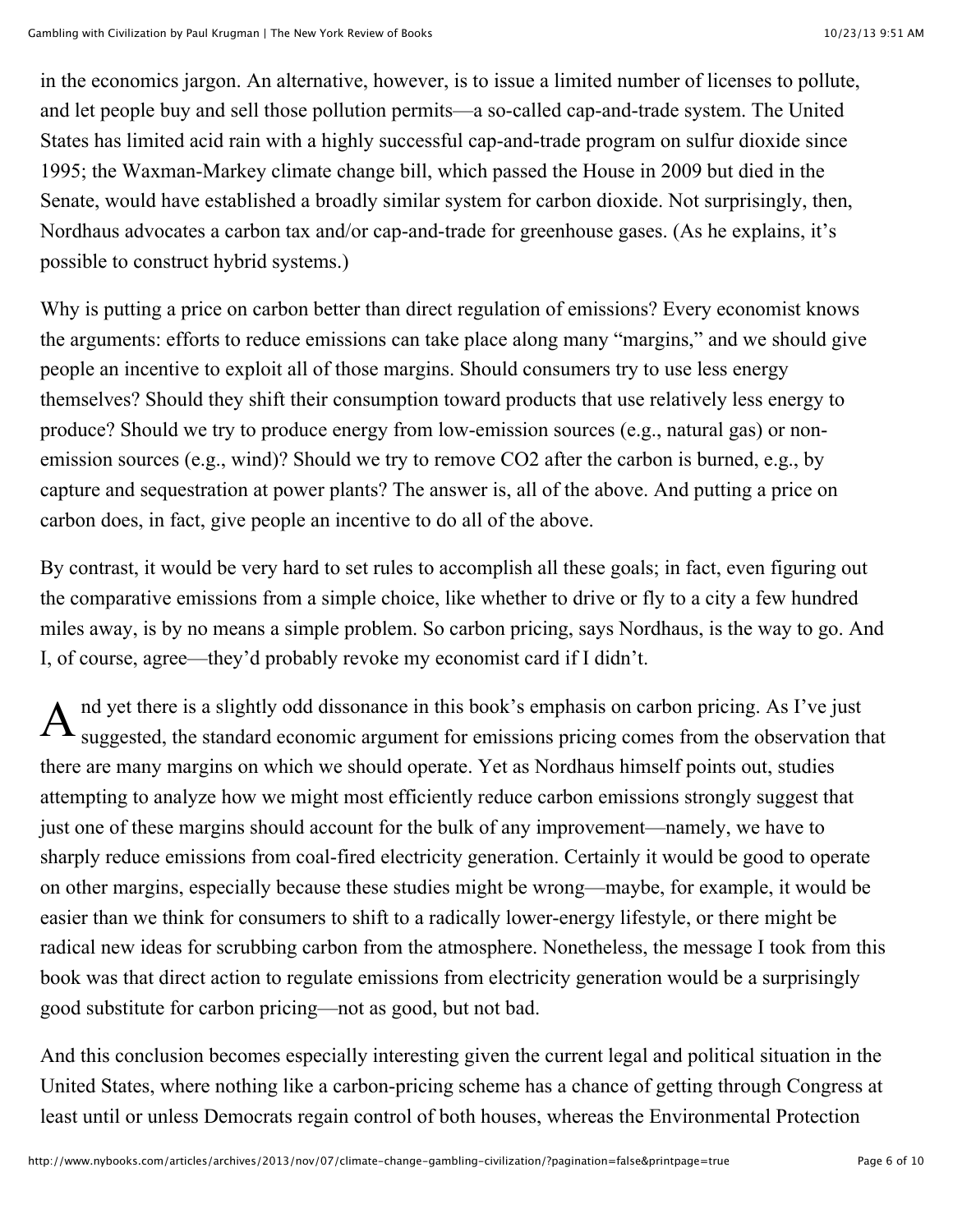Agency has asserted its right and duty to regulate power plant emissions, and has already introduced rules that will probably prevent the construction of any new coal-fired plants. Taking on the existing plants is going to be much tougher and more controversial, but looks for the moment like a more feasible path than carbon pricing.

However it's done, how ambitious should an emissions reduction program be? There's an international consensus that we should aim to limit the temperature rise to 2°C; sure enough, Nordhaus goes into full debunking mode here: "The scientific rationale for the 2°C target is not really very scientific." Instead, he argues for cost-benefit analysis—but this leads him to an only slightly higher target: his best estimate of the optimal climate policy *if done right* would limit the temperature rise to 2.3°C.

The qualifier "if done right" is important. Stabilizing temperature rise in the 2–3 degree range already requires very large reductions in CO2 emissions, albeit reductions that Nordhaus (and just about all serious energy economists) believe can be achieved at only moderate cost, given sufficient lead time. But what if some major nations refuse to participate in the effort? What if domestic policy is poorly designed, so that the costs of emission reductions are higher than they should be? In such cases, Nordhaus concludes, the target temperature should be considerably higher, possibly close to 4°C.

Personally, I think Nordhaus is being too pessimistic here. Start with the issue of international cooperation. It seems fairly clear that if the United States were to get serious about climate policy, Europe and Japan would quickly follow suit, so that we would have what amounted to a solid bloc of wealthy nations committed to emissions cuts. The wealthy nations would, in turn, be able to deploy both sticks and carrots to induce developing countries, above all China, to join in.

On one side, "carbon tariffs" on imported goods from nonparticipating countries would provide a powerful inducement to join in. My reading of international trade law is that such tariffs would probably be ruled legal by the World Trade Organization—and if not, so much for the WTO. Saving the planet trumps free trade. On the other side, cap-and-trade offers a natural way to compensate countries for the costs of emissions reduction: simply grant them enough permits that they can sell some of the permits to the extent that the countries do, in fact, reduce emissions, and they'll have a powerful incentive to make the reductions bigger.

As for the problem of inefficient domestic policies, I come back to the point that despite the complexity of our economy, most of the emissions problem seems to be quite simple: stop burning coal to generate electricity. Given the basic political will to take on the problem at all, this really shouldn't be that hard. The problem, of course, is that such political will is lacking in the country that must lead on this issue: our own.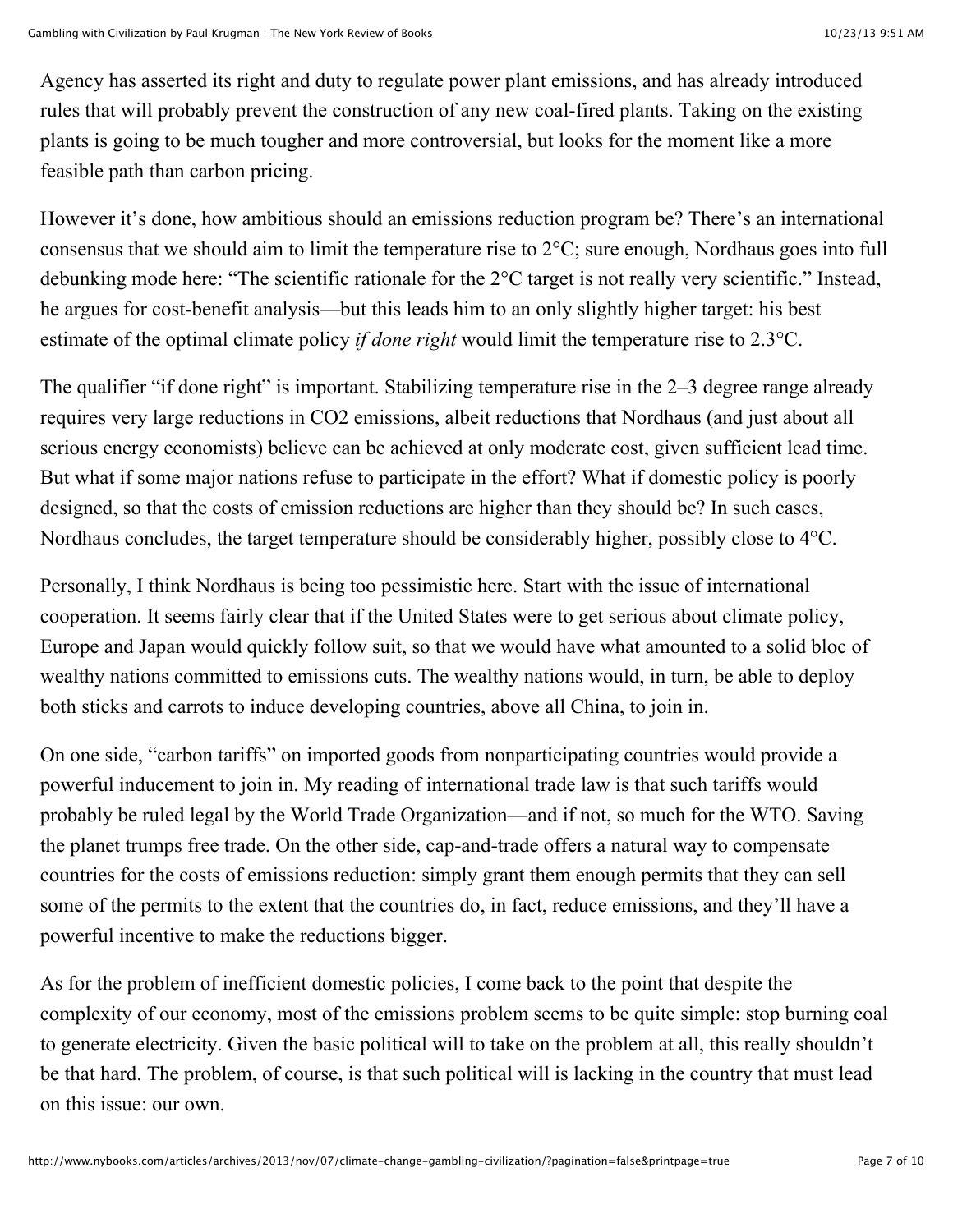### 4.

I enjoyed *The Climate Casino*, and felt that I learned a lot from it. Yet as I read it, I couldn't help wondering whom, exactly, the book was written for. It is, after all, a calm, reasoned tract, marshaling the best available scientific and economic evidence on behalf of a pragmatic policy approach. And here's the thing: just about everyone responsive to that kind of argument already favors strong climate action. It's the other guys who constitute the problem.

Nordhaus is, of course, aware of this, but I think downplays just how bad things are. He notes that the book *The Greatest Hoax: How the Global Warming Conspiracy Threatens Your Future* was written by "a US senator"; he doesn't point out that the senator in question, James Inhofe, was the chairman of the Senate Committee on Environment and Public Works from 2003 to 2007, and that someone with similar views will probably take that position if Republicans regain the Senate next year. He tells us that a manifesto titled "Cap and Trade—Taxing Our Way to Bankruptcy" came from "an advocacy group," but doesn't point out that this advocacy group, the Heartland Foundation, is a lavishly financed enterprise largely devoted to promoting climate science denial; it's secretive about its funding, but appears to be backed both by major corporations and by wealthy individuals.

The point is that there's real power behind the opposition to any kind of climate action—power that warps the debate both by denying climate science and by exaggerating the costs of pollution abatement. And this isn't the kind of power that can be moved by calm, rational argument.

Why are some powerful individuals and organizations so opposed to action on such a clear and present danger? Part of the answer is naked self-interest. Facing up to global warming would involve virtually eliminating our use of coal except to the extent that CO2 can be recaptured after consumption; it would involve somewhat reducing our use of other fossil fuels; and it would involve substantially higher electricity prices. That would mean billions of dollars in losses for some businesses, and for the owners of these businesses subsidizing climate denial has so far been a highly profitable investment.

Beyond that lies ideology. "Markets alone will not solve this problem," declares Nordhaus. "There is no genuine 'free-market solution' to global warming." This isn't a radical statement, it's just Econ 101. Nonetheless, it's anathema to free-market enthusiasts. If you like to imagine yourself as a character in an Ayn Rand novel, and someone tells you that the world isn't like that, that it requires government intervention—no matter how market-friendly—your response may well be to reject the news and cling to your fantasies. And sad to say, a fair number of influential figures in American public life do believe they're acting out *Atlas Shrugged*.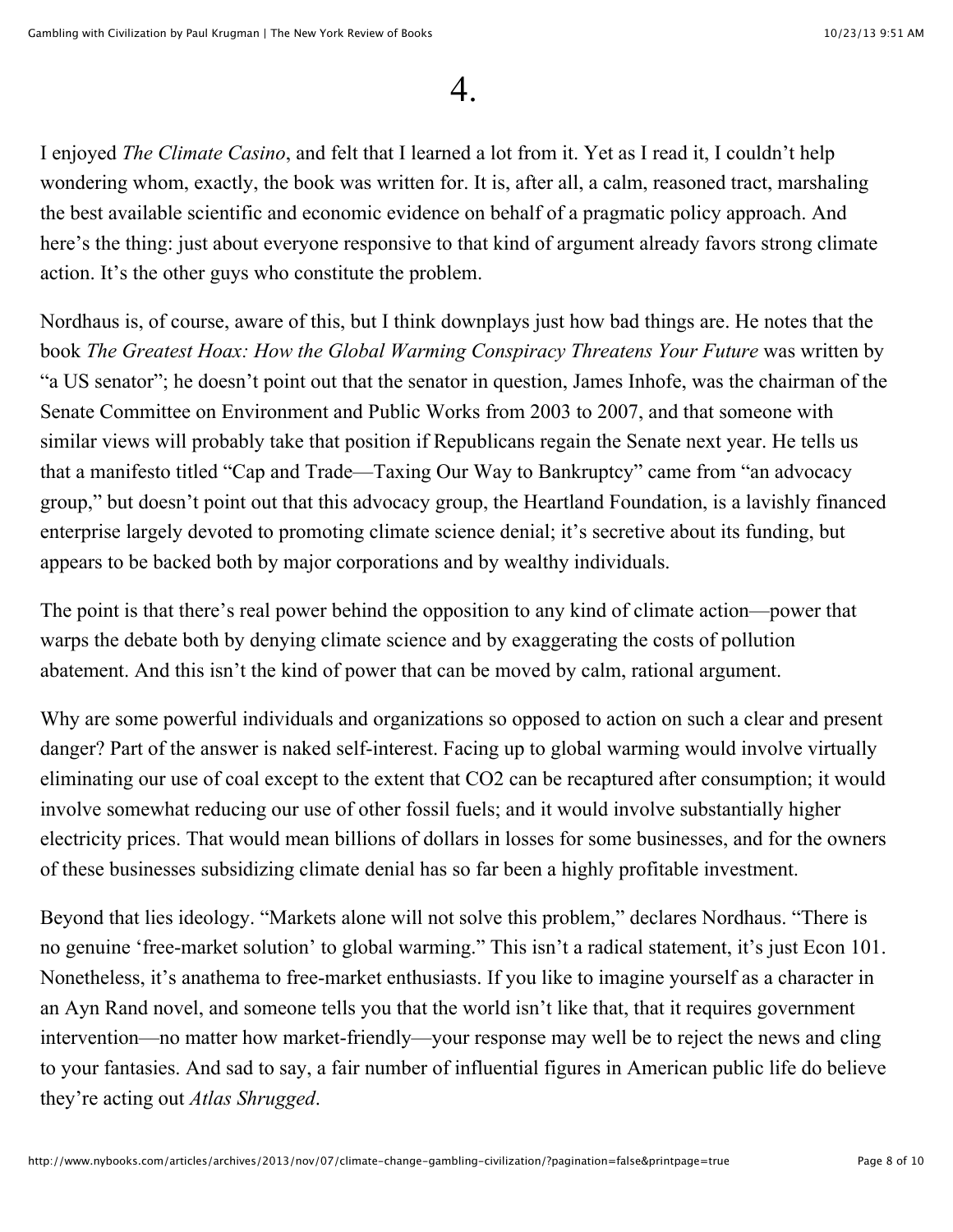Finally, there's a strong streak in modern American conservatism that rejects not just climate science, but the scientific method in general. Polling suggests, for example, that a large majority of Republicans reject the theory of evolution. For people with this mind-set, laying out the extent of scientific consensus on an issue isn't persuasive—if anything, it just gets their backs up, and feeds fantasies about vast egghead conspiracies.

Hence my worries about the usefulness of books like *The Climate Casino*. Given the current state of American politics, the combination of self-interest, ideology, and hostility to science constitutes a huge roadblock to action, and rational argumentation isn't likely to help. Meanwhile, time is running out, as carbon concentrations keep rising.

Throughout this book, Nordhaus's tone is slightly cynical but basically calm and optimistic: this is ultimately a problem we should be able to solve. I only wish I could share his apparent conviction that this upbeat possibility will translate into reality. Instead, I keep being haunted by a figure he presents early in the book, showing that we have been living in an age of unusual climate stability—that "the last 7,000 years have been the most stable climatic period in more than 100,000 years." As Nordhaus notes, this era of stability coincides pretty much exactly with the rise of civilization, and that probably isn't an accident.

Now that period of stability is ending—and civilization did it, via the Industrial Revolution and the attendant mass burning of coal and other fossil fuels. Industrialization has, of course, made us immensely more powerful, and more flexible too, more able to adapt to changing circumstances. The Scientific Revolution that accompanied the revolution in industry has also given us far more knowledge about the world, including an understanding of what we ourselves are doing to the environment.

But it seems that we have, without knowing it, made an immensely dangerous bet: namely, that we'll be able to use the power and knowledge we've gained in the past couple of centuries to cope with the climate risks we've unleashed over the same period. Will we win that bet? Time will tell. Unfortunately, if the bet goes bad, we won't get another chance to play.

**<sup>1</sup>** *Brookings Papers on Economic Activity*, Vol. 3 (1973).  $\rightarrow$ 

**<sup>2</sup>** See, for example, William D. Nordhaus and Joseph Boyer, *Warming the World: Economic Models of Global Warming* (MIT Press, 2000). <del>○</del>

**<sup>3</sup>** William D. Nordhaus, "A Review of the 'Stern Review on the Economics of Climate Change,'" *Journal of Economic Literature*, Vol. 45, No. 3